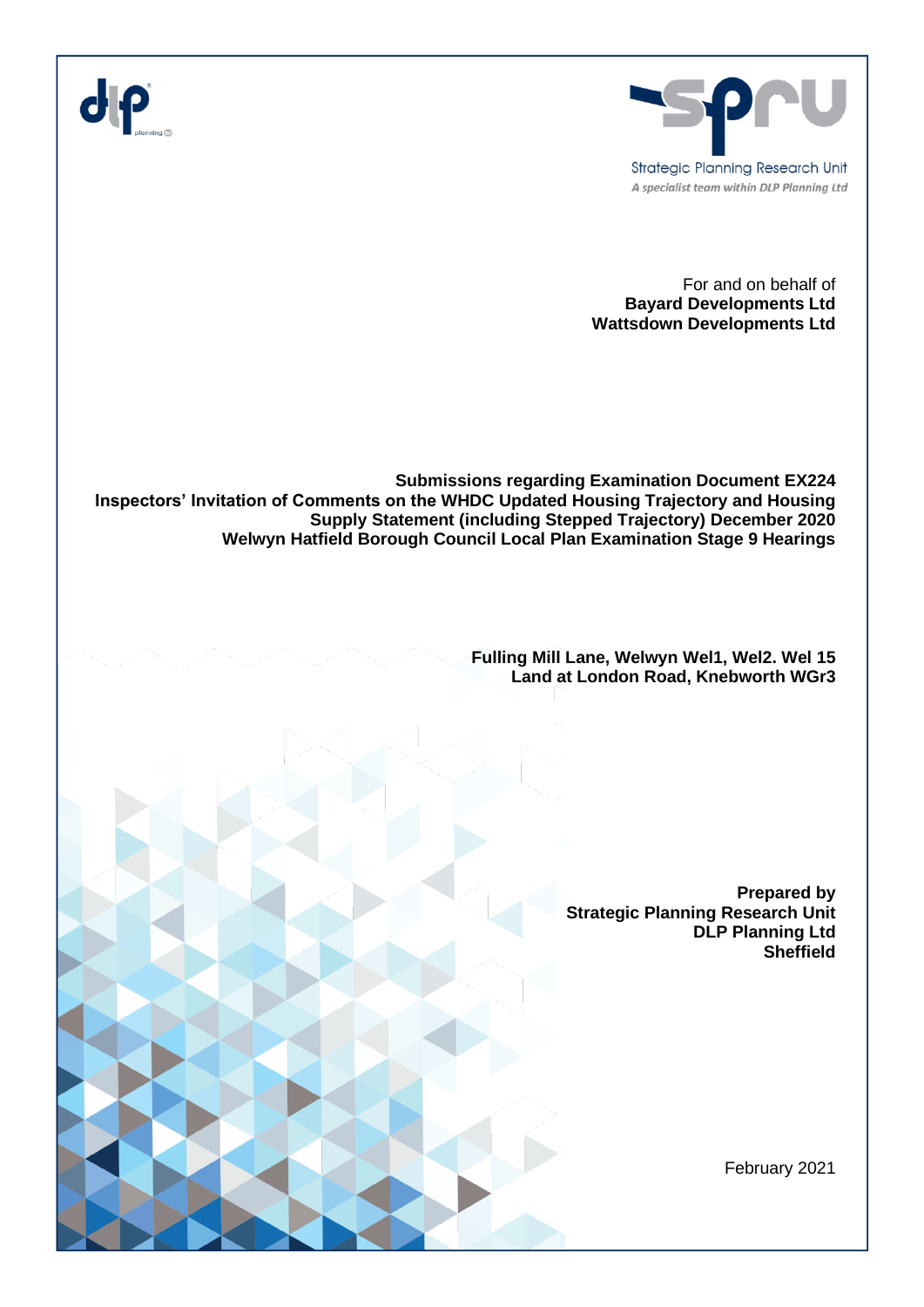

| Prepared by:       | Jon Goodall<br><b>MA MSc MRTPI</b><br>Associate Director                  |
|--------------------|---------------------------------------------------------------------------|
| Checked by:        | <b>Roland Bolton</b><br><b>BSc (Hons) MRTPI</b><br><b>Senior Director</b> |
| Approved by:       | <b>Roland Bolton</b><br><b>BSc (Hons) MRTPI</b><br><b>Senior Director</b> |
| Date: October 2020 | Office: Sheffield                                                         |

## **Strategic Planning Research Unit**

| <b>V1 Velocity Building</b><br><b>Ground Floor</b><br><b>Tenter Street</b><br><b>Sheffield</b><br><b>S1 4BY</b> | Broad Quay House (6th Floor)<br><b>Prince Street</b><br><b>Bristol</b><br><b>BS1 4DJ</b> | 4 Abbey Court<br><b>Fraser Road</b><br><b>Priory Business Park</b><br><b>Bedford</b><br><b>MK44 3WH</b> |
|-----------------------------------------------------------------------------------------------------------------|------------------------------------------------------------------------------------------|---------------------------------------------------------------------------------------------------------|
| Tel: 01142 289190                                                                                               | Tel: 01179 058850                                                                        | Tel: 01234 832740                                                                                       |

DLP Consulting Group disclaims any responsibility to the client and others in respect of matters outside the scope of this report. This report has been prepared with reasonable skill, care, and diligence. This report is confidential to the client and DLP Planning Ltd accepts no responsibility of whatsoever nature to third parties to whom this report or any part thereof is made known. Any such party relies upon the report at their own risk.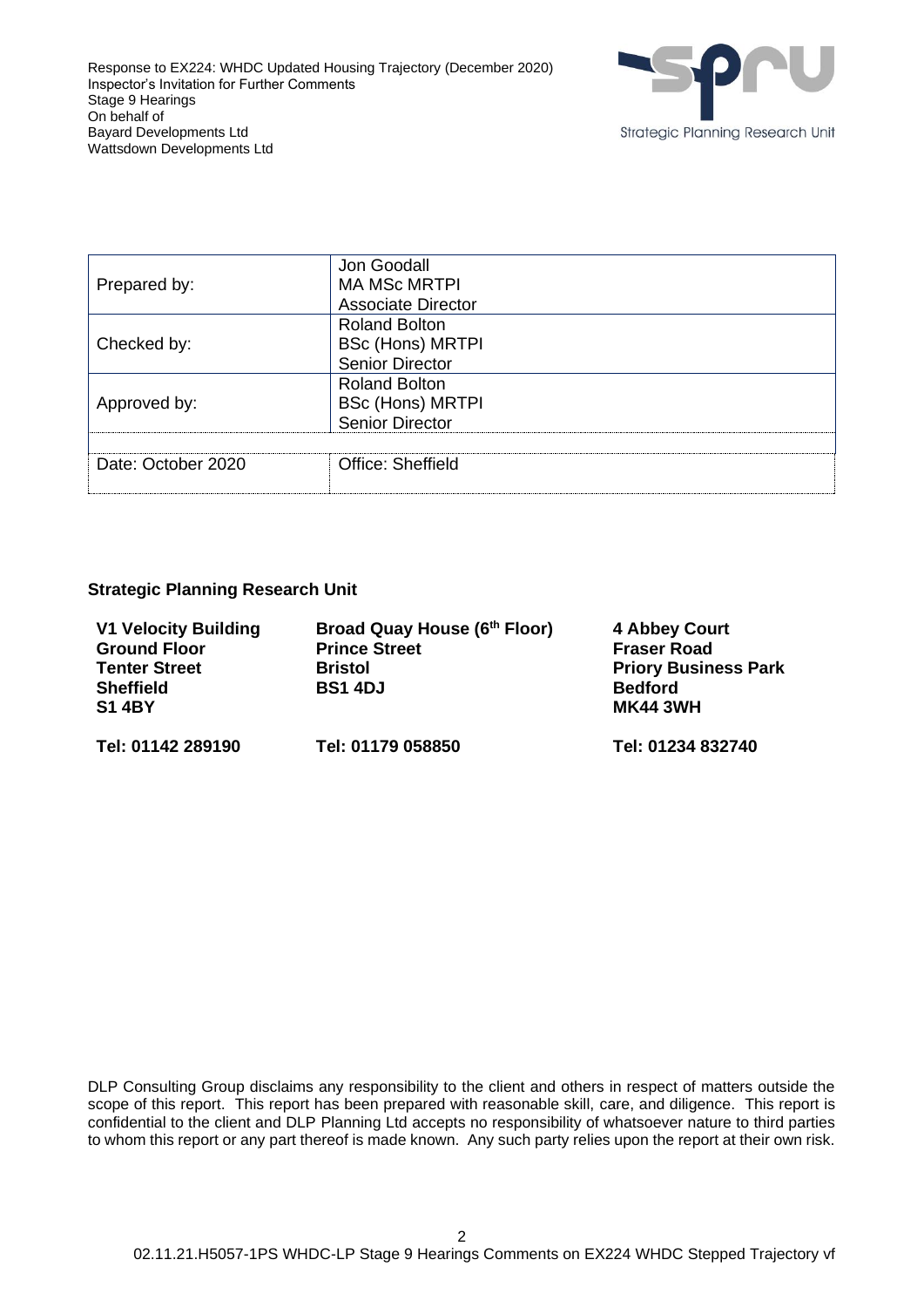

# **CONTENTS PAGE**

| 1.0 |    |                                                                               |
|-----|----|-------------------------------------------------------------------------------|
| 2.0 |    |                                                                               |
| 3.0 |    | Relevance of Comparison With the Council's Revised WIndfall Assumptions 9     |
| 4.0 |    | Relationship Between the Revised Windfall Assessment based on Forecast Supply |
|     | a) |                                                                               |
|     | b) | Broadwater Road West SPD and associated Welwyn Garden City Urban Sites  11    |
| 5.0 |    | Impact of the Rejected Additional Sites and Sites Proposed for Deletion 15    |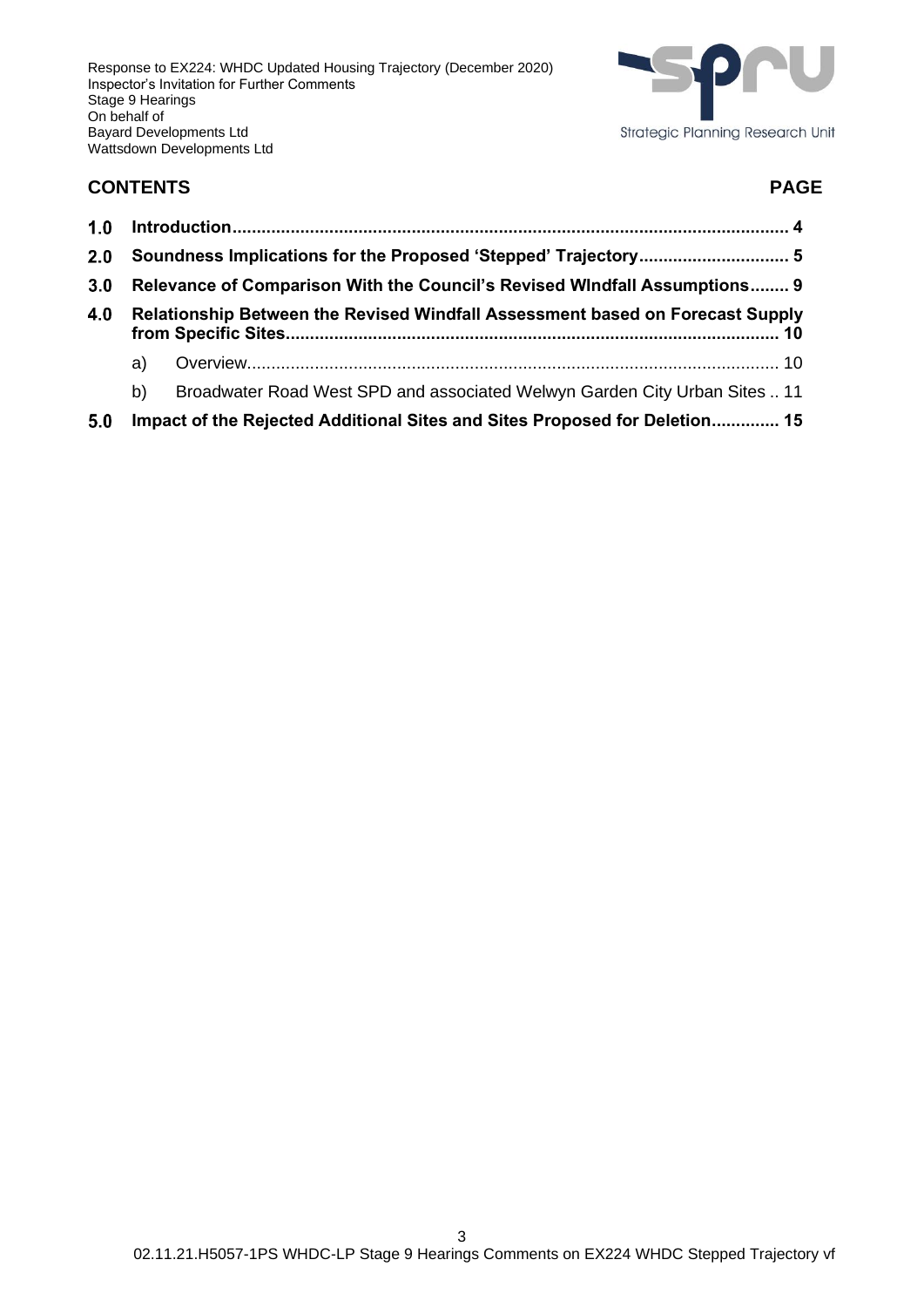

#### $1.0$ **INTRODUCTION**

- 1.1 This report is a response to the Inspector's invitation for additional comments in response to Examination Documents EX224, EX224A and EX224B.
- 1.2 Together these documents comprise details of the Council's Updated Housing Trajectory and Housing Supply Statement (including Stepped Trajectory) (December 2020), include the trajectory itself (Appendix A) and components of supply (Appendix B)
- 1.3 These submissions do not seek to raise further general comments on the current status of the Examination.
- 1.4 Comments on this document are provided in the context of the potential revisions to the policies and proposals and the evidence on which the Council's proposed revisions are based. These comments should be read alongside representations to the Council's 2020 'Additional Sites' Consultation (specifically Table 2 - Impact of Recommended Consultation Proposals on the Proposed Housing Requirement and Housing Trajectory; and Paragraph 2.8 – soundness implications of the proposed stepped trajectory).
- 1.5 The reasons for this are that Examination Documents EX224A-B are the first such detailed trajectory published following the Council's submission of additional sites. No such details were provided as part of the 'Option 5' proposals subject to consultation in 2020, albeit it was apparent that the sites published for consultation would fail to meet minimum full objectively assessed needs of 16,000 dwellings 2016 to 2036 and would fail to achieve a significant boost to supply upon adoption of the Plan. This remains the case as a result of the latest details for specific sites illustrated in EX224A-B.
- 1.6 These submissions should also be read alongside comments on the Council's revised windfall allowance (EX221). This is because it is apparent that the proposed reduction in windfall supply is directly relevant to the site-specific assumptions adopted for delivery of the Broadwater Road West SPD. The Council's assumptions for delivery of relevant Urban Sites in Welwyn Garden City must be assessed for soundness in their own right.

4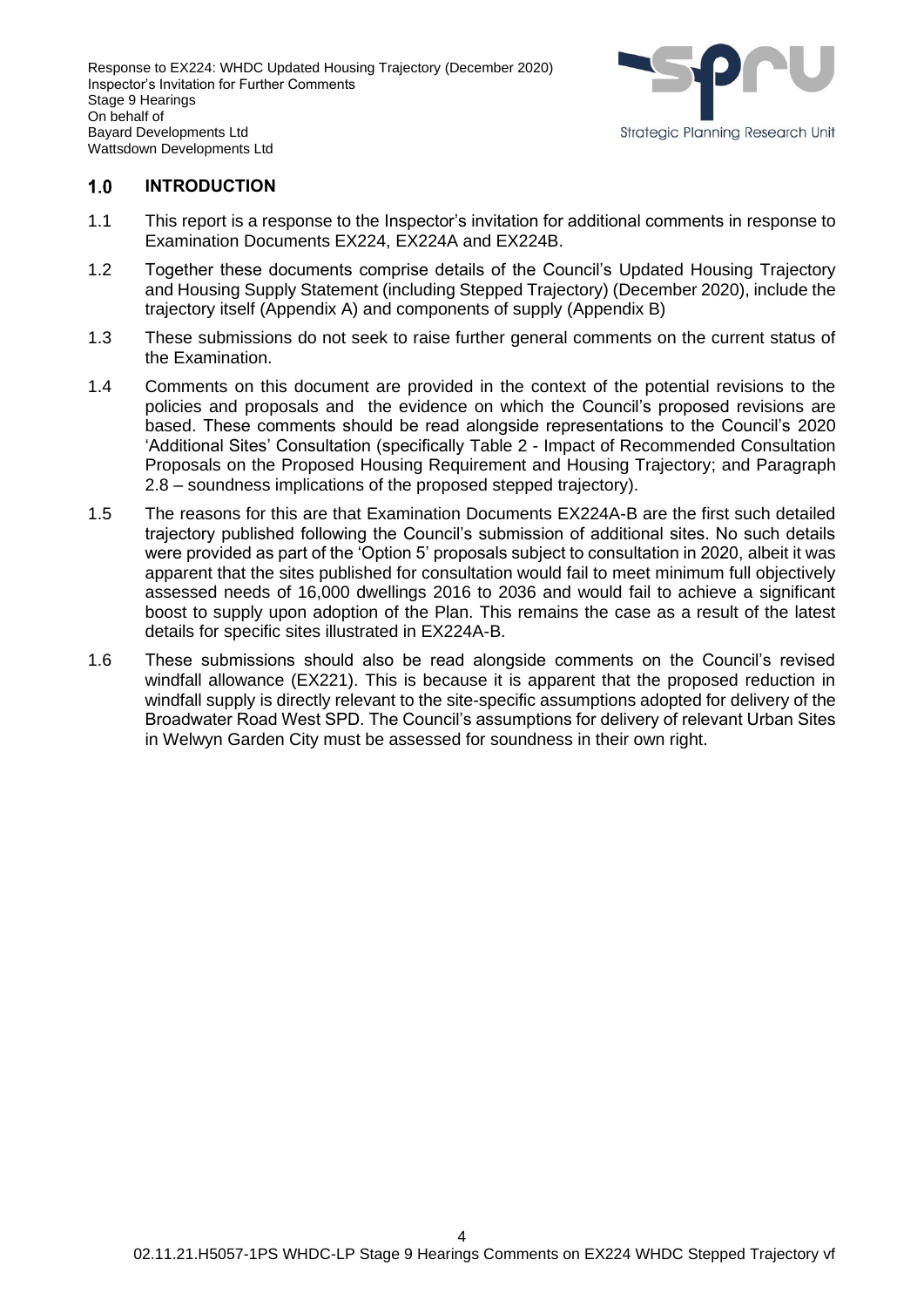

#### $2.0$ **SOUNDNESS IMPLICATIONS FOR THE PROPOSED 'STEPPED' TRAJECTORY**

### **a) The justification of the Stepped approach in EXAM224**

- 2.1 The evidence that the Council relies upon to indicate that a stepped trajectory would be required to meet full objectively assessed housing needs of 16,000 dwellings (800dpa) for the period 2016 to 2036 is not justified. The outcome of the Council's suggested calculation of a deficit of -879 dwellings against the five-year requirement on adoption under this requirement (using an annualised requirement) (Table 2 of EX224) is a function of the Council's decisions over the choice of additional sites and modifications to the 2016 submission draft Local Plan.
- 2.2 The justification for the introduction of a stepped approach as set out in the conclusion to EX224 is that taking into account the sites that the council have decided to allocate there are significant infrastructure, economic and structural reasons which prevent the council from identifying sites that could come forward within this period to address this shortfall.
- 2.3 Given the evidence now before the examination regarding the deliverability of omissions sites (with no such infrastructure constraints) and which would have no greater impact on the Green Belt than some of the proposed allocations the Council's justification appears extremely flimsy. Indeed, additional impacts and harm to the Green Belt is not listed as one of the barriers bulleted in EX224 regarding increasing supply.
- 2.4 In reality the justification is more simply explained by the fact that the Council have purposefully chosen a strategy and more importantly selected sites that will fail to deliver a five year land supply. The Council's own evidence highlights that there are sites that could be allocated that could come forward in the first five years of the plan to address this issue they have simply chosen not to allocate these sites. When full regard is given to the Council's own evidence base in terms of opportunities to overcome potential barriers and prioritise the early delivery of suitable sites (as required by the PPG (ID: 68-021-20190722) is much reduced or removed altogether, together with the benefit of providing for an appropriate strategy that would meet needs in full.
- 2.5 Paragraph 47 of the NPPF2012 sets an overarching objective for local planning authorities to boost significantly the supply of housing. This imperative has been set out in national policy for almost a decade, with the main terms unchanged in the Revised NPPF2019. The plan as proposed to be changed does not meet this objective for the following reasons:
	- a. It fails to satisfy the Inspector's requirement for additional work and rejects reasonable alternatives that could meet the OAN in full,
	- b. It proposes a 'stepped trajectory' that would, at best, delay the provision of the housing to meet full objectively assessed housing needs towards the end of the plan period
	- c. It is axiomatic that while the Council's proposed approach in Table 1 of EX224 is not 'stepped' the issue remains that as well as not meeting the FOAN of 16,000 the Council contests the trajectory would not even accommodate its own revised assessment of OAN at 690dpa, which we do not agree with. This is nonetheless itself partly a function of failing to select and prioritise the early delivery of appropriate sites.
- 2.6 It is important to note that the guidance related to the 2012 NPPF (Paragraph: 035 Reference ID: 3-035-20140306) states clearly that if the Plan the is to implement a stepped approach to deal with past under supply (as is the case here) then the Council should only do this if it has engaged other authorities under the Duty to Cooperate to determine if these unmet needs might be addressed earlier by additional allocations in other areas.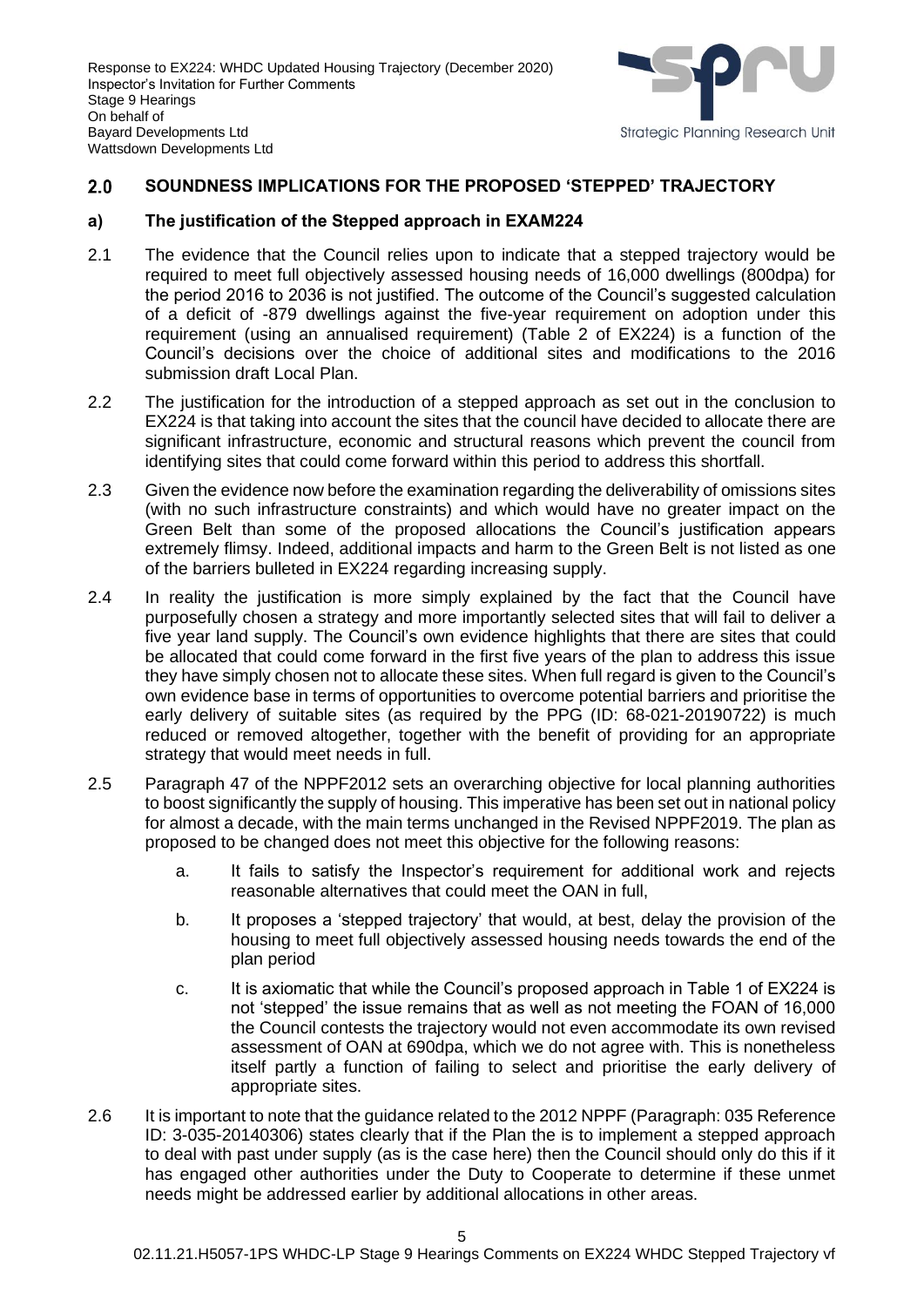

- 2.7 It is important to note how other inspectors have considered the guidance that that LPA's should meet the undersupply in the first five years "where possible".
- 2.8 Mr Cullingford in the decision letter (APP/P2935/W/15/3141228) for Land west of 29 Church View, Longhorsley, Morpeth, Northumberland, opined that:

*"A legitimate doubt involves the interpretation of what 'where possible' might reasonably mean. It must mean more than just 'difficult'. After all, the whole point of the exercise is to 'boost the supply of housing significantly' and to encourage a proactive approach in bringing forward sites for development that have already been identified and in identifying others to meet the specified requirements. Moreover, the Guidance indicates that 'where [the shortfall] cannot be met in the first 5 years, local planning authorities will need to work with neighbouring authorities under the Duty to Cooperate'. That is quite a severe test."*

- 2.9 The Council have not met this test as it is clearly possible for the council to allocate sites that can contribute to the supply in the first five 5 years of the plan which do not have the constraints cited by the Council.
- 2.10 At recent stages of the Examination in Public Welwyn District Council's officers stated that the authority had contacted surrounding districts and that they could not help each other to ensure needs are met in full. Furthermore, the Duty to Cooperate cannot be satisfied following submission of the Local Plan hence the consultation proposals fail on this point in terms of legal compliance.
- 2.11 The approach is furthermore unsound against all four tests as set out in national policy, it is not positively prepared as it seeks to delay meeting need, it is not justified as there are clear alternatives and the alleged constraints are unevidenced, it is ineffective and inconsistent with national policy.
- 2.12 The NPPF2012 and associated planning practice guidance does not define the terminology for a 'stepped' housing trajectory or the circumstances where this may be appropriate. It is, however, accepted that NPPF2012 Paragraph 47's requirement to illustrate delivery against a trajectory does not necessarily envisage a straight line profile of supply, particularly where this is dependent on the type of sites included in the forecast supply.
- 2.13 It is relevant to consider the definition in the most recent NPPG for the purposes of identifying appropriate circumstances for a 'stepped' trajectory. This is because from the day of adoption onwards whatever decision is made regarding the calculation of the five year land supply in the context of this plan it will be rendered out of date against the requirements of the NPPF2019. The transitional arrangements only relate to the housing requirement (NPPF2019 paragraph 73) and not to any trajectory stepped or otherwise, nor do the arrangements allow the importation of alternative methods of calculating the land supply.
- 2.14 Paragraph ID: ID: 68-019-20190722 notes that stepped trajectories are relevant when considering the ability to identify specific developable sites later in the plan period, where assumptions support a reasonable prospect either within years 6-10 or 11-15. Conclusions on the developability of sites should support the justification for a stepped trajectory. This is broadly consistent with the requirements of paragraph 47 of the NPPF2012.
- 2.15 The up to date NPPG states that Strategic policy-makers will need to identify the stepped requirement in strategic housing policy, and to set out **evidence to support this approach,** and **not seek to unnecessarily delay meeting identified development needs**. (ID: 68- 021-20190722). It is considered that the evidence offered by the council is insubstantial in light of the range of sites which their officers have identified as being acceptable and relatively unconstrained which would address this issue. It would appear that members are simply seeking to unnecessarily delay meeting identified development needs.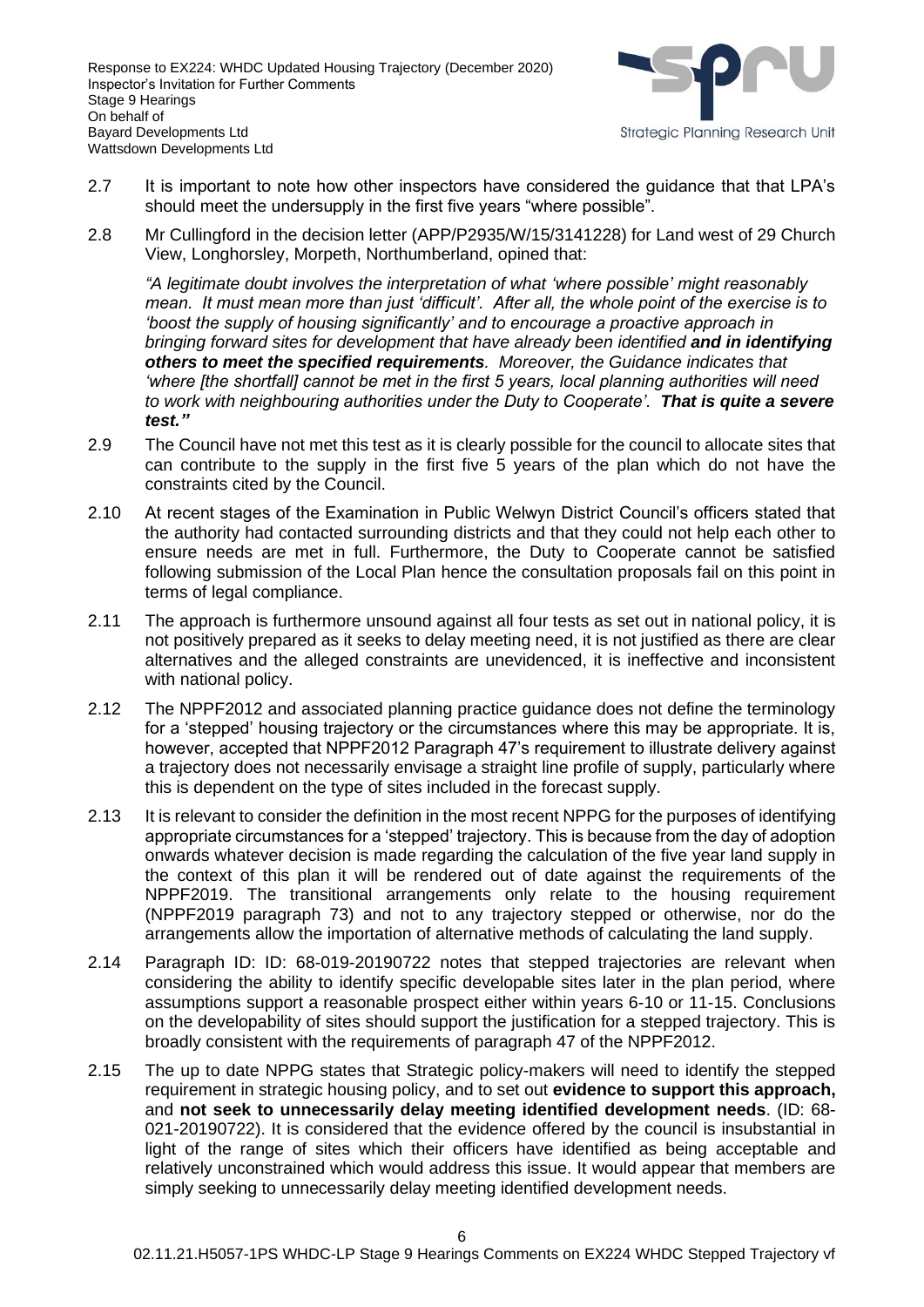

- 2.16 Stepped requirements should reflect step changes in the level of housing expected to be delivered rather than following constraints to the Council's own decisions on strategy and the type and scale of sites identified in the early part of the plan period. It is clear from the Council's proposed approach that the Council's choice of stepped requirements is backwardlooking and has little relevance to actual levels of housing need. The stepped requirements from 2023/24 onwards are furthermore unrealistic and not based on a realistic or justified forecast increase in supply.
- 2.17 In conclusion therefore the justification for the stepped approach as set out in EX224 is unsound based on the details in EX224 and EX219 relating to additional sites currently proposed for allocation following additional work.
- **b) The Alternative Stepped Approach at "Option 1" of the 2020 Sites Consultation Proposals**
- 2.18 It is noted that the council have not further developed their reasoning for the potential for a stepped approach to be required based on the scenario within Table 2 of EX224.
- 2.19 Appendix E to the 'preferred' 'Option 1 2020 Sites Consultation Proposals reported to Members of 23 January 2020 confirmed that the Council considered use of a 'stepped' trajectory to be appropriate to address the housing requirement over the plan period following re-testing of options in accordance with the Inspector's request and taking account of the revised 2016 to 2036 plan period.
- 2.20 It is worth noting that the preferred "Option 1" includes a number of the omission sites but fails to recognise that a considerable level of work has already been undertaken which would allow for the early delivery of these sites. For example, WEL1, WEL2 and WEL15 can all be delivered within years 1-5 of the plan period upon adoption, rather than years 6-10 as indicated in the Site Selection Background Paper. Similarly, the smaller site at WGr3 can easily be delivered within 1-5 years.
- 2.21 SPRU submitted detailed observations regarding the proposed approach as part of representations to the 2020 Sites Consultation. However, it is important to note that the 'stepped trajectory' reported at the Council's Appendix E was not itself applicable to proposals on changes to the draft Local Plan due to amendments to the recommendations for 'Option 5'. Based on details available with the consultation material it is apparent that the assumptions for the stepped trajectory were not revisited in accordance with the proposals to meet a reduced housing requirement of 14,011 dwellings.
- 2.22 In our opinion, while the 'stepped' approach identified in Option 1 would in principle meet objectively assessed needs of 16,000 dwellings and is enhanced through inclusion of our client's land at Welwyn and Woolmer Green it is in practice only necessary because WHDC did not previously choose to select an appropriately wide range of sites in terms of size and location which would have greatly assisted early delivery.
- 2.23 Notwithstanding selection of our clients' sites, the Council re-testing of options in accordance with the Inspector's request has continued to fail in achieving a significant boost to supply without deferring requirements to later in the plan period. This could be addressed in part through recognising and supporting the early delivery of our client's land at WEL1, WEL2 and WEL15 within years 1-5 of the plan period upon adoption, rather than years 6-10 as indicated in the Site Selection Background Paper. The Council also fails to explicitly acknowledge the deliverability of land at WGr3 within 1-5 years (instead citing '0-10 years').
- 2.24 The Council in EX224 is now suggesting that a stepped approach would not be required (albeit against an even lower housing requirement of 668dpa) but that this would still be the approach required under a FOAN scenario of 800dpa. Document EX224 continues to fail to illustrate any of the Council's detailed assumptions (for example of matters relating to lead-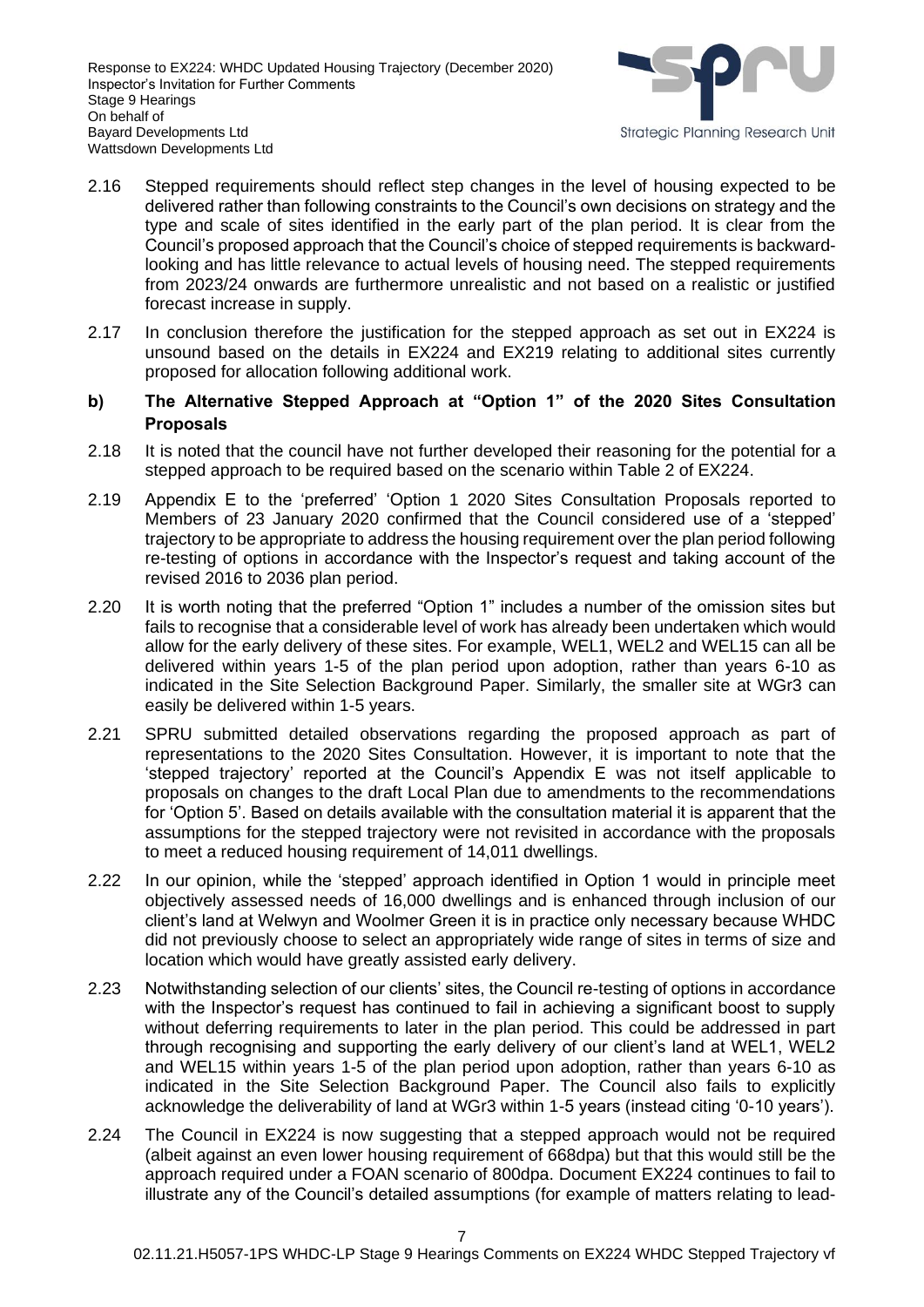

in timeframes for development and average build rate) to justify the change in its position under either scenario.

- 2.25 While overall it could be assumed that the reduced requirement obviates the need for a stepped trajectory this is not a conclusion that can be reached without reference to the profile of remaining sites proposed for allocation and the Council's revised windfall assumptions.
- 2.26 Specifically, for example, it is apparent that the Council's conclusions that a 'stepped' approach would not be required under the current iteration of the trajectory in EX224A are heavily dependent on the assumptions for specific strategic sites, notably Broadwater Road West (SDS3/SDS4 and associated proposed additional sites).In accordance with paragraph 47 of the NPPF2012 it is relevant to consider implications for the trajectory in terms of the ability of the Plan to deliver requirements over the plan period.
- 2.27 The marginal nature of the calculation of supply in Table 1 of EX224 (5.1 years' supply) indicates a significant risk that the Council's own selected sites, strategy and requirement would still fail to result in a rolling five year supply. On that basis the details of an alternative trajectory (such as the 'Option 1' consultation trajectory recommending the allocation of further additional sites) remain a relevant comparison in terms of understanding whether the assumptions in EX224 are robust

8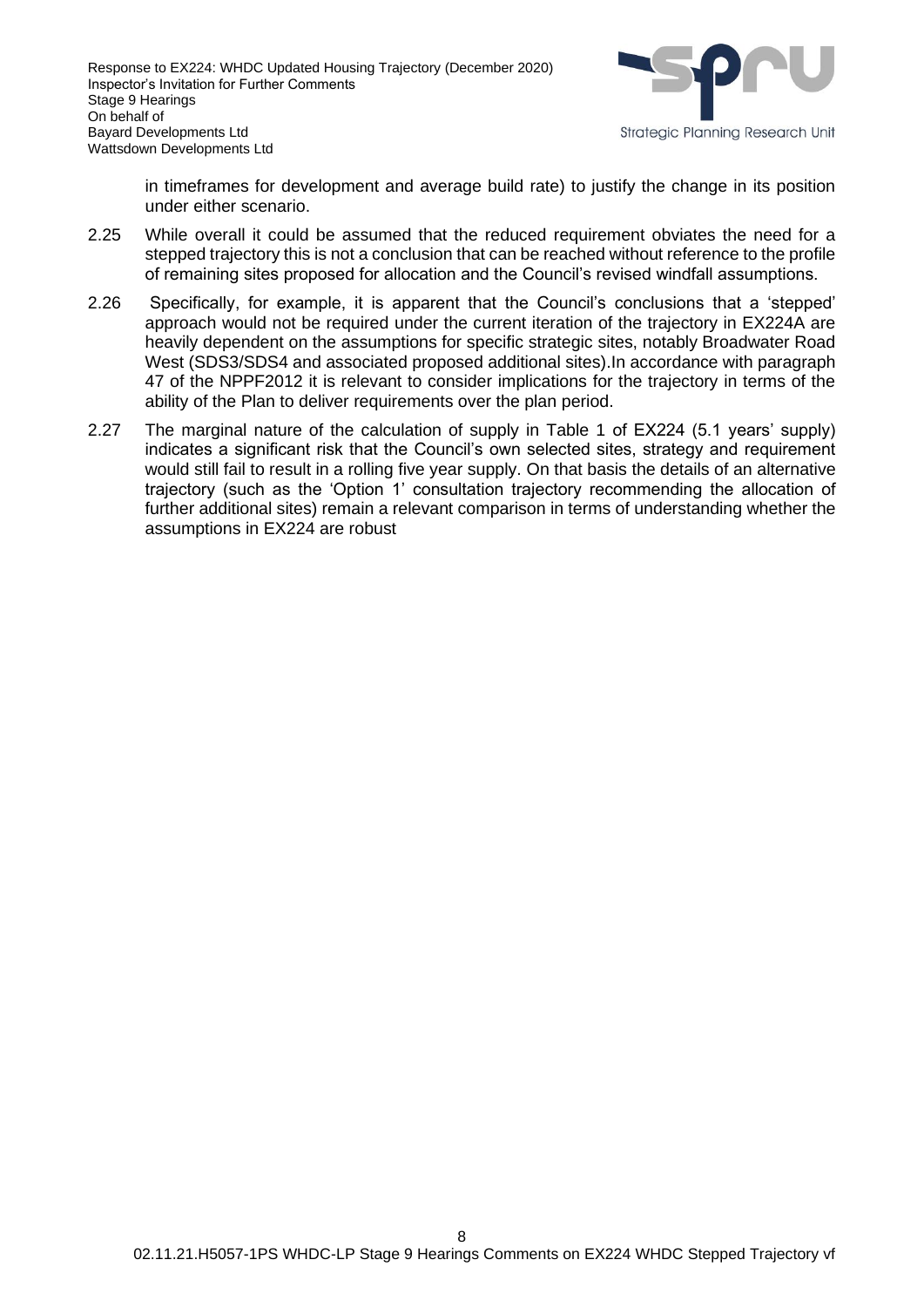Response to EX224: WHDC Updated Housing Trajectory (December 2020) Inspector's Invitation for Further Comments Stage 9 Hearings On behalf of Bayard Developments Ltd Wattsdown Developments Ltd



#### $3.0$ **RELEVANCE OF COMPARISON WITH THE COUNCIL'S REVISED WINDFALL ASSUMPTIONS**

- 3.1 The Council accepts that its proposals for 'additional sites' (particularly those relating to urban sites in Welwyn Garden City including redevelopment under the Broadwater Road West SPD) and proposed amendment of site capacity directly affect the assumptions for windfall supply in EX221, as compared with windfall assumptions as presented at the 2020 Sites Consultation.
- 3.2 SPRU's revised windfall assumptions (which include the Council's proposed reliance on future levels of Permitted Development not yet currently reflected in past trends or subject to the imposition of existing and proposed Article 4 Declarations) have a more significant impact on the contribution from unidentified sites in the calculation of supply towards the housing requirement through 'windfall' in the years immediately following adoption of the Plan.
- 3.3 SPRU's review of the robust evidence to justify a windfall calculation is set out in detail in our response to EX221 and leads to the conclusion that there should be a windfall allowance of 51 dpa providing a total 612 for the plan period.
- 3.4 The Trajectory in EX224A (appendix 1) forecasts a windfall of 264 dwellings in the last 2 of the first five years from 2020/21–2024/25. This compares to the 51 that would derive from the SPRU approach (applying a revised windfall assumption from 2024/25 only). This difference, while also reducing the lack of a five year land supply judged against the housing requirement of 800 dpa, would make no difference to the central argument in terms of the justification to adopt a stepped trajectory.
- 3.5 The Council's position that a stepped trajectory is necessary in the context of full objectively assessed needs of 16,000 dwellings for the period 2016 to 2036 is not justified. The issues with the proposed stepped approach are simply compounded by the fact that the Council's allowances for development on unidentified sites are also not justified.
- 3.6 By way of simple comparison, even accepting only SPRU's adjustment to total windfall provision in the five-year period 2020/21 to 2024/25 (corresponding to Table 1 in EX224) the calculation of supply against the five-year requirement would reduce to **4.88 years**. This is based on a reduced forecast total for delivery of  $4447$  units ((4660 – 264) + 51 = 4,447)  $(4,447/912 = 4.88)$ .
- 3.7 This has specific soundness implications, especially when considered as part of the realism of the Council's overall trajectory as set out in EX224A-B. These observations should be read together with observations regarding the lack of realism regarding the Council's forecasts in previous years such as for Urban Sites in Welwyn Garden City. This is considered in more detail in the following section.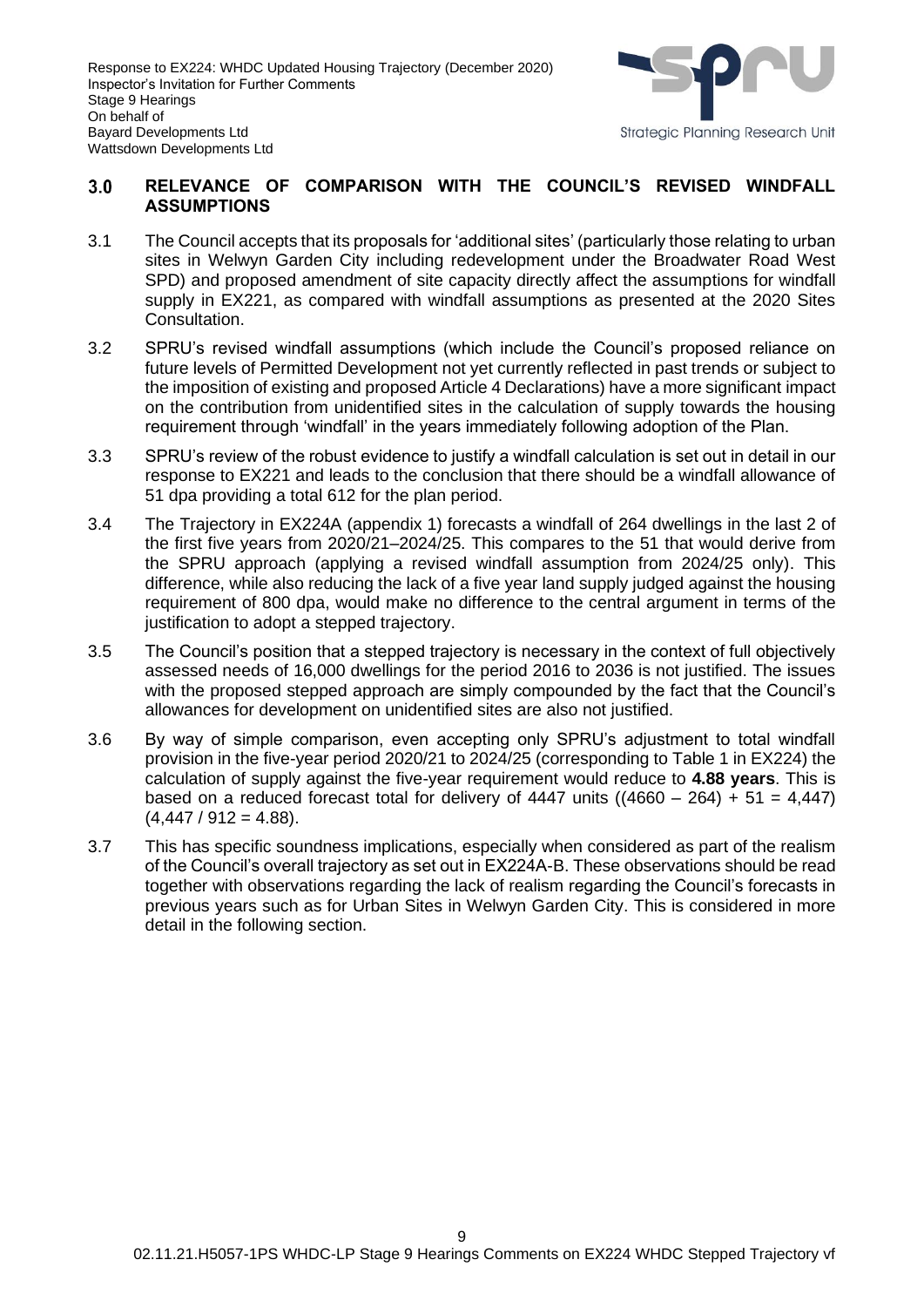

#### 4.0 **RELATIONSHIP BETWEEN THE REVISED WINDFALL ASSESSMENT BASED ON FORECAST SUPPLY FROM SPECIFIC SITES**

# **a) Overview**

4.1 The proposed reduction in the 'windfall' component of supply does not necessarily equate to greater robustness in the Council's proposed overall trajectory as set out in EX224A-B. In EX221 the Council at paragraph 2.3 the Council states regarding the reduction in windfall assumptions compared to the 2020 Consultation Proposals:

*"This was as a consequence of the additional dwelling capacity (from ongoing advanced pre-application discussions indicating the potential for higher dwelling numbers than set out in the HELAA 2019) being added to specific sites identified for allocation rather than included within the windfall allowance."*

- 4.2 The Council in their earlier approach were confusing site specific assessments with the type of evidence that is required to support windfall. The plan should be capable of identifying sites and opportunities such as those proposed by the Wheat Quarter and Pall Mall sites and the Council should produce evidence to justify their identification and the assumed delivery rate on a site by site basis. This should fully support the assumptions in EX224.
- 4.3 The issue is that having now changed its position, the revised approach in EX224 means that specific assumptions regarding the deliverability of individual sites need to be assessed in their own right. Document EX224B assists by giving the current capacity of planning permissions on proposed site allocations identified in the trajectory, together with existing commitments elsewhere. For specific sites that should provide the starting point to identify potential deliverable supply.
- 4.4 This would, for example, include extant permission for 1,403 units on site SDS3. Notwithstanding whether this consent itself satisfies the definition of deliverable the Council's latest trajectory in EX224 is dependent on replacing assumptions for the first five years based on known commitments with untested assumptions regarding additional capacity that have yet to be supported by the outcome of this Examination.
- 4.5 These sites should not have been rolled into the windfall calculation. However, paragraphs 4.4 and 4.76 of the Report 'LOCAL PLAN – OBJECTIVE ASSESSMENT OF NEED AND FINAL SITE SELECTION' (Agenda Item 7 to the 17 November Meeting of the CPPP) assist by stating:

*4.4 Site owners and promoters proposed that a number of the existing or proposed sites had potential to increase their density and capacity. This was particularly notable for sites SDS3 and SDS4 (Pea02b and Pea02c), the Wheat Quarter and Pall Mall sites where a total capacity of 2,687 was suggested, which is 1,233 more than was proposed in the consultation document. This reflected the approved scheme for the Wheat Quarter site and the HELAA assessment for SDS4…*

*4.76 Windfall development is another component which can be included where justified. The Submitted Local Plan proposed a figure of 1,315 windfall homes. Members' proposed changes consultation indicated the figure should be increased to 2,253 windfall homes to allow for changes to national permitted development rights and also anticipated additional capacity at the Wheat Quarter site. The Wheat Quarter site is allocated in the Local Plan and any increase in capacity should therefore be directed to its strategic policy rather than added to the windfall estimate.*

4.6 Read together the two paragraphs illustrate that the Council accepts the robust criticism presented against its reasons for previously selecting the revised windfall estimate of 2,249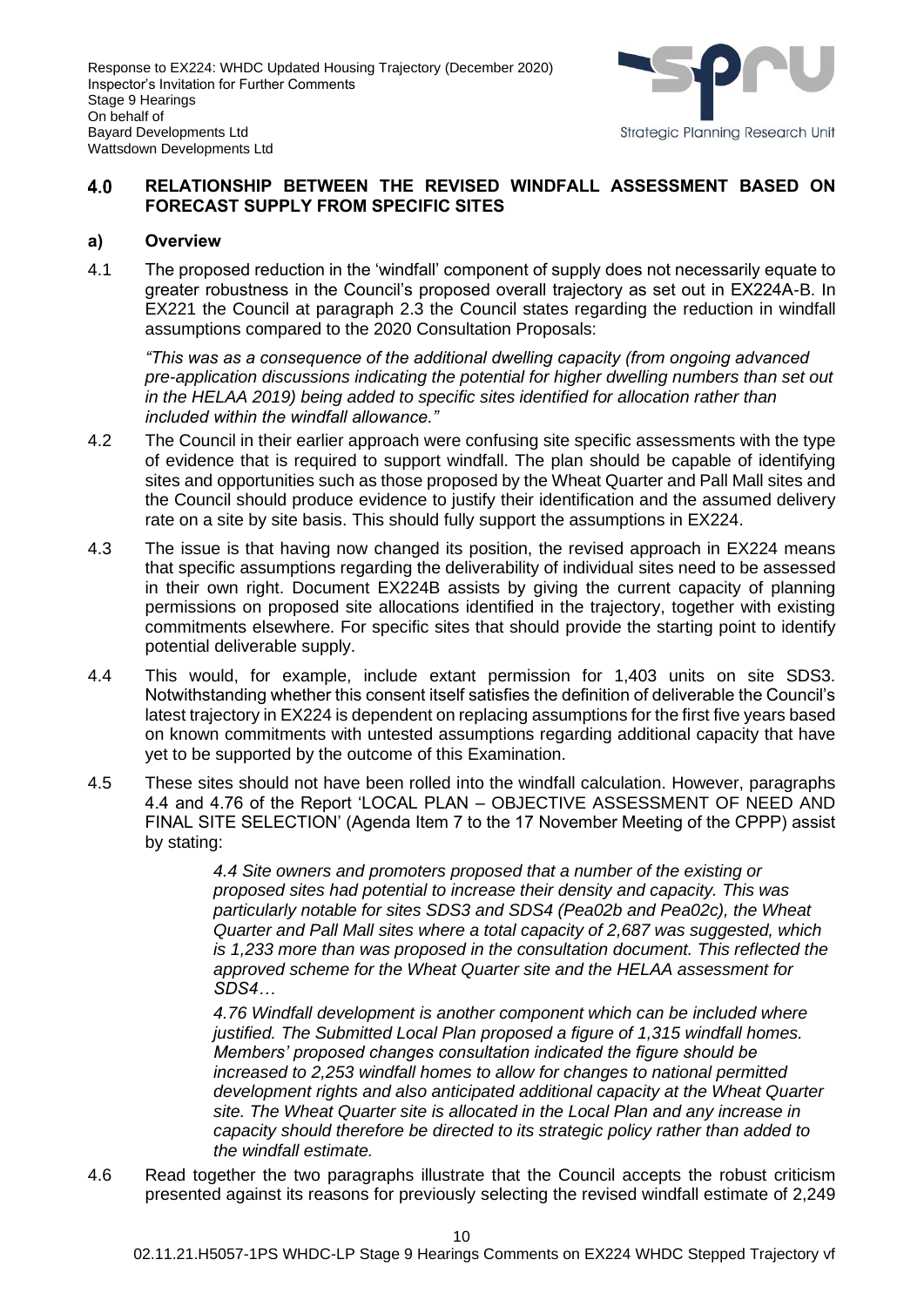

dwellings.

- 4.7 The suggestion that an increase in previously unidentified capacity can be justified retrospectively based on incorporating knowledge of potential additional capacity on sites within the Wheat Quarter is not a sound planning judgement. The soundness of any revision to capacity on these sites needs to be assessed in its own right in relation suggested modifications to specific policies and proposals in the submission draft Local Plan.
- 4.8 A further observation relates to paragraphs 40 and 41 of the Inspector's Preliminary Conclusions regarding Housing Land Supply. These set out that based on the previous July 2020 trajectory (including additional windfall supply) the Plan would be unable to demonstrate a Five Year Supply on adoption.
- 4.9 Notwithstanding that there is no evidence to support the alternative 2020 Consultation Proposals proposition of an average 173 units windfall supply delivered across each year of the remaining plan period the Council's EX224 trajectory seeks to present a fundamentally different assessment. This seeks to claim that a Five Year Supply can be demonstrated, contingent on accepting a lower housing requirement, windfall assumptions in EX221 **and (critically)** revised site-specific assumptions in relation to sites such as the Wheat Quarter.

## **b) Broadwater Road West SPD and associated Welwyn Garden City Urban Sites**

- 4.10 For the purposes of this analysis the sites selected for comparison comprise sites SDS3 and SDS4 (Broadwater Road West SPD Sites) together with the additional 'Other Key Sites' in the Welwyn Garden City Urban Area identified as part of the 2020 Sites Consultation (carried forward into EX219 and EX224) where delivery is forecast in the period to 2030/31 or before. These sites are listed below (and referred to collectively as 'Welwyn Garden City Urban Sites' in the following tables):
	- SDS3 (Pea02b) Broadwater Road West SPD Site,WGC
	- SDS4 (Pea02c) Broadwater Road West SPD Site,WGC
	- HS3 (Pea08) 80 Bridge Road East,WGC
	- HS8 (Pea24) St Michaels House,Holwell Road,WGC
	- (Pea106) 73-83 Bridge Road East, WGC
	- (Pea103) 29 Broadwater Road,WGC
	- (Pea102) Bio Park, Broadwater Road,WGC
	- (Pea104) YMCA, 90 Peartree Lane, WGC
	- (Pea105) 61Bridge Road,WGC
	- (Pea97) Former Norton Building, WGC
	- (Han40a) Town Centre North- campus, WGC
- 4.11 This analysis is without prejudice to overall conclusions on deliverability of each individual sites. Its purpose is simply to compare the position previously consulted upon by the Council with the latest trajectory as set out at EX224.
- 4.12 If the assumptions from the 2020 Consultation proposals were adopted, then the Council would be relying on 173 units windfall completions per annum plus completions on the Welwyn Urban Sites referred to above. For the period 2023/24 to 2027/28 (i.e., the first five years that the Council is seeking to apply the windfall allowance) this would generate the following total: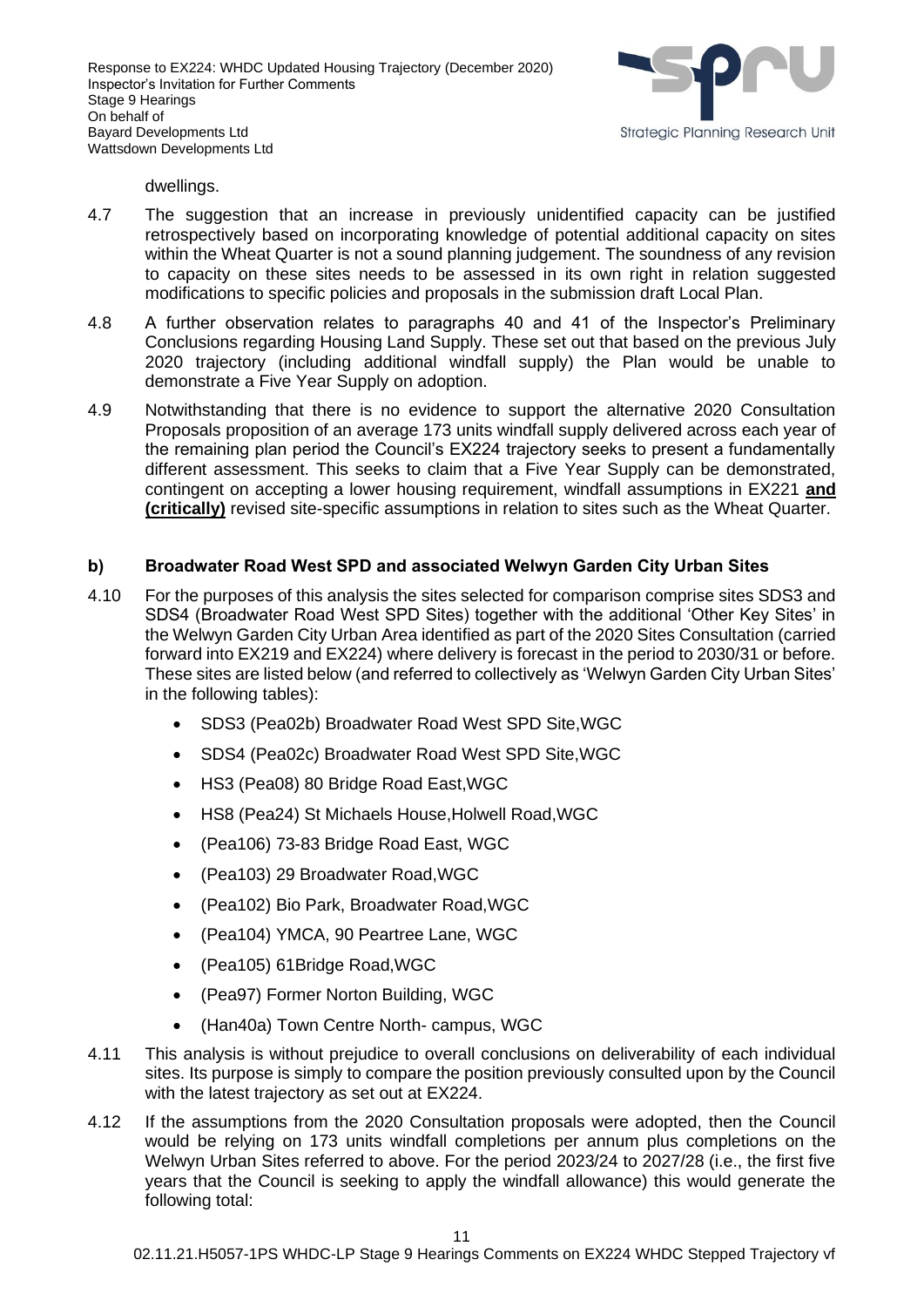

| Table 1. | Cumulative Forecast Supply from Windfall and WGC Urban Sites (2020 |  |  |  |  |  |
|----------|--------------------------------------------------------------------|--|--|--|--|--|
|          | <b>Consultation Proposals)</b>                                     |  |  |  |  |  |

| 'Option 5' - 2020 Sites<br><b>Consultation Proposals</b> | 2023/24 | 2024/25 | 2025/26 | 2026/27 | 2027/28 | 5-Year<br><b>Total</b> |
|----------------------------------------------------------|---------|---------|---------|---------|---------|------------------------|
| Welwyn Garden City Urban Sites                           | 549     | 276     | 471     | 358     | 243     | 1897                   |
| Windfall Allowance (per annum)                           | 173     | 173     | 173     | 173     | 173     | 865                    |
| Total                                                    | 722     | 449     | 644     | 531     | 416     | 2762                   |

- 4.13 It should be noted that previous assumptions applicable to the Welwyn Garden City Urban Sites row in Table 1 above have not been subject to any testing regarding the specific allocation of additional sites or findings in relation to forecast assumptions for delivery.
- 4.14 It should also be noted that the previous consultation proposals relied upon development commencing on several of the Welwyn Urban sites (including SDS3 and five of the additional proposed sites (Pea106; Pea103; Pea104; Pea105 and Pea97) prior to 2023/24 (a combined total of 542 units 2021/22 to 2022/23). In simple terms this means that the Council's assumptions for 2023/24 onwards (i.e., as a substitute for the previously suggested level of windfall supply at 173 units per annum) cannot be correct unless site-specific components relied upon in place of the windfall allowance were delivering **before** 2023/24.
- 4.15 In EX224 the Council's proposed trajectory, incorporating the revised Windfall estimate (EX221) and forecast trajectory for the same sample of Welwyn Urban Sites is as follows:

**Table 2. Cumulative Forecast Supply from Windfall and WGC Urban Sites (EX219/EX224)**

| <b>Additional Sites Proposal</b><br>(EX219/EX224) | 2023/24 | 2024/25 | 2025/26 | 2026/27 | 2027/28 | 5-Year<br><b>Total</b> |
|---------------------------------------------------|---------|---------|---------|---------|---------|------------------------|
| Welwyn Garden City Urban Sites                    | 655     | 289     | 579     | 512     | 244     | 2279                   |
| Windfall Allowance (per annum)<br>(EX221)         | 133     | 131     | 100     | 51      | 51      | 466                    |
| Total                                             | 788     | 420     | 679     | 563     | 295     | 2745                   |

4.16 Evidently the Council's further increase to forecast delivery from the WGC Urban Sites (particularly SDS3) largely offsets the reduction in the proposed windfall allowance consulted upon as part of the 2020 Sites Consultation. The difference in summarised below:

**Table 3. Difference in Forecast Supply – Welwyn Garden City Urban Sites**

| <b>Difference</b>                           | 2023/24 | 2024/25 | 2025/26 | 2026/27 | 2027/28 | -5<br>Year<br><b>Total</b> |
|---------------------------------------------|---------|---------|---------|---------|---------|----------------------------|
| Welwyn Urban Sites -<br>'Option 5' vs EX224 | $+106$  | $+13$   | $+108$  | $+154$  | $+1$    | $+382$                     |

- 4.17 In EX224 the Council has slightly reduced the expected supply from Welwyn Urban Sites in 2021/22 and 2022/23 compared to the 'Option 5' consultation proposals (504 vs 542 units). However, it remains the case that the Council's own assumptions rely on delivery of a significant number of units (including 208 units in 2022/23 from SDS3 (Bridgewater Road West SPD) in order for the assumptions in EX224 for 2023/24 to 2027/28 to be even plausible.
- 4.18 The comparison above illustrates that while the Council's revised windfall estimate in EX221 is itself still unsound for the reasons outlined the overall profile of the trajectory (including site-specific adjustments that the Council has applied in place of a higher windfall figure) is simply not credible.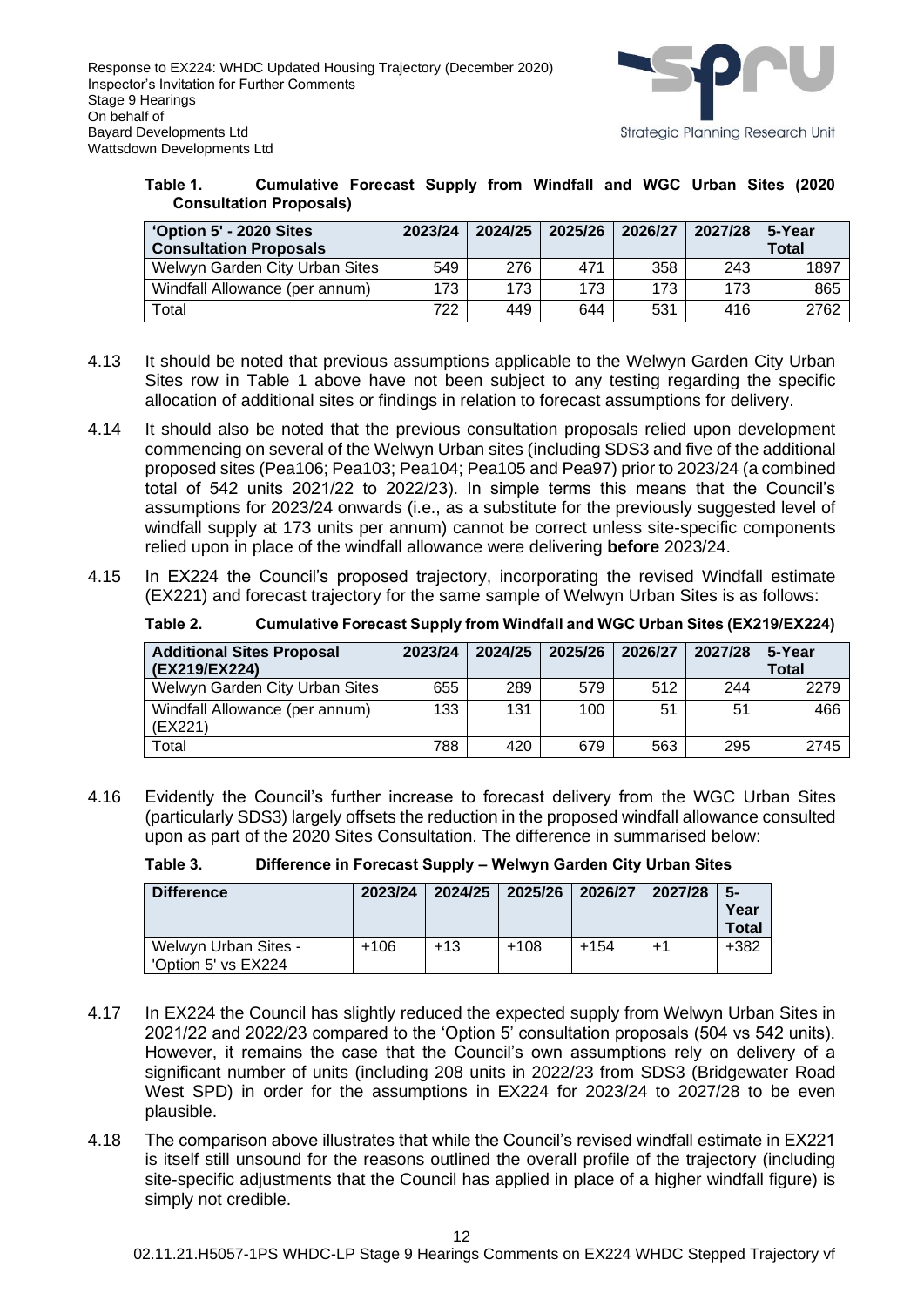

- 4.19 In relation to the Wheat Quarter this location has been subject to extensive discussion and planning application activity and is supported by the Broadwater Road West SPD. Paragraph 6.17 of the SPD supports buildings of generally no more than five storeys in height. Paragraph 6.15 of the SPD illustrates that these requirements are fundamentally driven by regard to the historic environment, specifically ensuring that the CPUK silos continue to remain the main landmark on the skyline and that all building heights have regard to the setting of these Listed structures together with the Roche Reception Building. The SPD has regard to the WGC Conservation Area Appraisal (2007) which identifies various key views and vistas within which development may impact upon the significance of the Silos.
- 4.20 The Council is seeking to suggest that an additional 700-900 units may be realised from this site, while proposed criteria (iv) of Policy SADM1 simultaneously suggests proposals should not undermine the delivery of allocated sites or the strategy of the plan.
- 4.21 The SPD is clearly part of this strategy and has governed existing decisions in terms of design and viability. The suggested increase in capacity is therefore also not justified as well as not effective in terms of a reasonable prospect of potential contributions towards the housing requirement.
- 4.22 The Council's own HELAA Addendum (EX236) does not assist in indicating that the revised assumptions in EX224 are likely to be robust. In relation to site SDS3 (Pea02b) this states:

*"The applicant undertook public consultation on a revised proposal in September/October 2020 … it is reported the applicant in reviewing feedback and intend to submit a new application."*

- 4.23 Details submitted by the promoter suggest an increased capacity for 2,315 units whereas the Council has opted to limit the increase to 600 dwellings (2,003 units) compared to the 2020 Consultation proposals. While some work has been undertaken to discharge conditions under the currently approved scheme for 1,403 units it is unclear how any potential implementation of the extant scheme would relate to the apparent disagreement regarding scope for additional capacity.
- 4.24 For context, the extant approved scheme represents an increase of +553 units (165%) of the capacity set out in the relevant Broadwater Road West SPD. Even the Council's own suggested increase of capacity to 2,003 units would comprise +850 units (236% increase) on the position set out in the SPD. The extant commitment itself ranges from approved buildings between 5 and 9 storeys. There is no certainty in the suggestion in the HELAA Addendum that an increase in density and capacity limited to a further increase in height to 10 storeys (associated with the Council's estimate of 2,003 dwellings) is either acceptable in planning terms or achievable.
- 4.25 At this stage, the only evidence based capacity for the site is that for which it has an extant planning permission for i.e., 1,403 units. It is noted that some conditions have been discharged showing an intention to implement. It is also noted that the Council is anticipating delivery of 208 units from proposed allocation SDS3 in 2022/23 - this is unlikely to be available except though the implementation of the approved scheme given the lead in time and build out rate for this relatively complex site.
- 4.26 If a much higher total level of housing is considered to be delivered on this site, then this would require a much longer lead in time.
- 4.27 Similar points regarding the HELAA Addendum can be made in relation to proposed additional site Pea102 (Bio-Park). EX224 forecasts completion of 50 units in 2021/22 (i.e., commencing in less than 3 months). The HELAA Addendum confirms that the Council's assumptions regarding 250 units total capacity (taking account of heritage constraints) remains at-odds with the applicant's proposals for 289 units under 6/2020/3420/MAJ which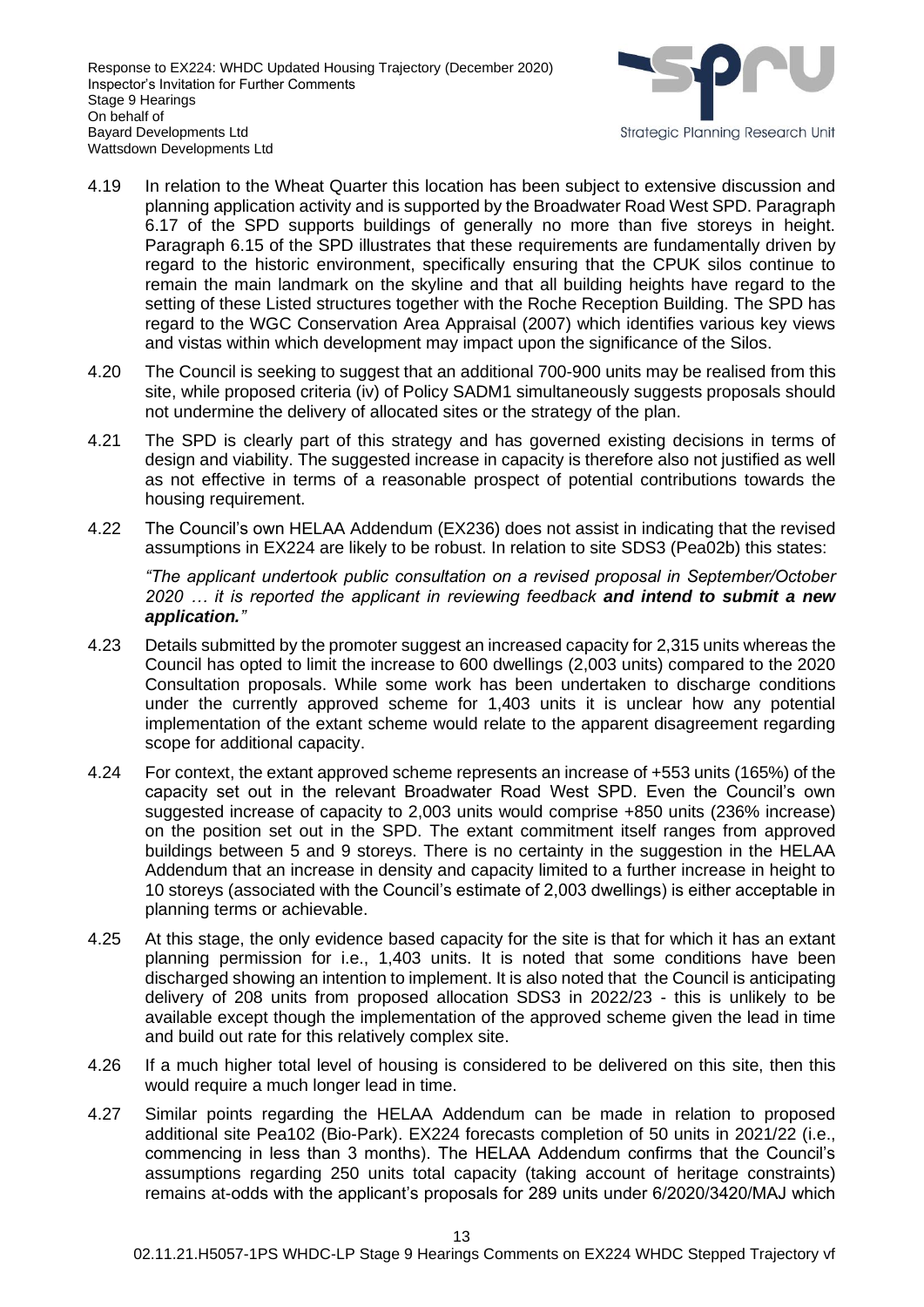

remain undetermined. The Council's assumptions that completions will be delivered in the next monitoring year lacks any realism as there appears to be outstanding concerns regarding the overall level of development being proposed for the site

- 4.28 This analysis illustrates that there is no reasonable basis for the Council to suggest that the current details in EX224/EX219 can be compared with the previous assumption of 173 completions per annum on unidentified sites. In their own right neither suggested position of future supply towards the housing requirement is sound or robust.
- 4.29 Referring back to paragraphs 40 and 41 of the Inspector's Preliminary Findings (regarding a reliance on windfall sites) it is evident from Table 1 of EX224, incorporating all of the assumptions listed above for Urban Sites in Welwyn Garden City, produces a surplus of only 101 units against the Council's suggested five-year requirement. If any of the soundness concerns identified by SPRU in the commentary above are accepted, then the Plan will not demonstrate a five year supply upon adoption.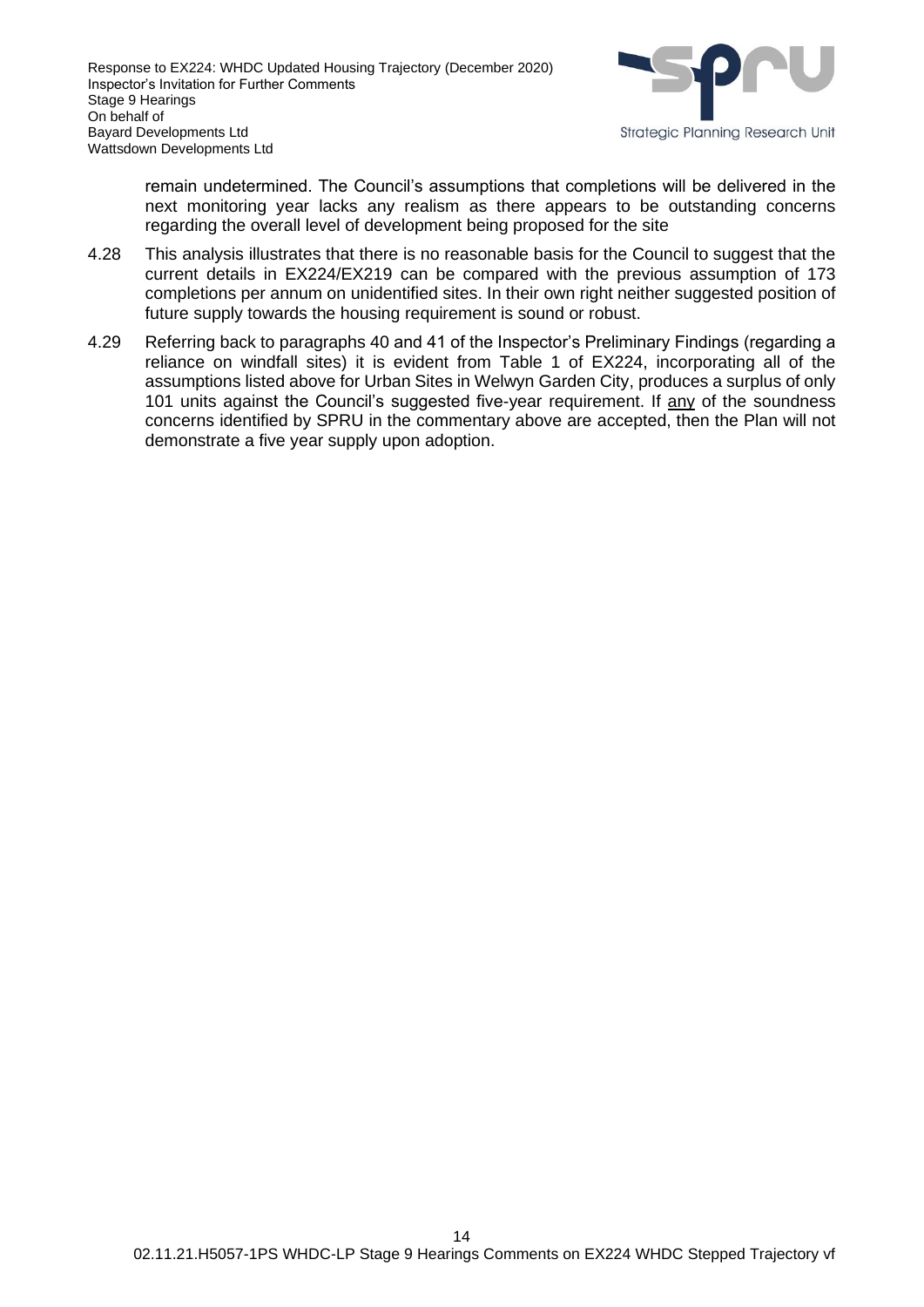

#### $5.0$ **IMPACT OF THE REJECTED ADDITIONAL SITES AND SITES PROPOSED FOR DELETION**

- 5.1 The revised trajectory set out in EX224A-B must be read in the context of the 2020 Sites Consultation proposals and the ongoing failure of the Council to present a Plan that would address full objectively assessed housing needs of 16,000 dwellings.
- 5.2 As part of this analysis, it must be noted that the 'recommended' 'Option 1' site selection proposals supported by the trajectory at Appendix E of papers published for the Council's 23 January 2020 Cabinet Planning and Parking Panel would at least in principle seek to address FOAN of 16,000 dwellings.
- 5.3 The combined reduction as a result of removing sites identified in the draft 2016 Local Plan and omitting new sites proposed for allocation in 'Option 1' is **-2986 units**. This comprises removal of 1,688 units on sites proposed in the draft 2016 Local Plan and 1,298 units on new sites. This fundamentally undermines the Plan's proposals for delivery on identified sites in terms of the overall spatial strategy and a sound approach to distribution.
- 5.4 Moreover, the impact of units removed is disproportionately concentrated in the first five years of the plan period from adoption. This reflects the omission of deliverable small and medium sites, including our clients' land at Welwyn and Woolmer Green, that would make an identified contribution towards acute unmet housing needs.

| Table 1. | The potential increase to the housing delivery as a result of the inclusion     |
|----------|---------------------------------------------------------------------------------|
|          | of new sites and 2016 LP sites as set out 'Option 1' compared to the trajectory |
|          | anticipated from 'Option 5'                                                     |

|                     | 2020/21 to<br>2024/25 | 2025/26 to<br>2029/30 | 2030/31 to<br>2035/36 | <b>Total</b> |
|---------------------|-----------------------|-----------------------|-----------------------|--------------|
| <b>New Sites</b>    | +499                  | +649                  | $+150$                | $+1298$      |
| Draft 2016 LP Sites | $+315$                | $+633$                | +740                  | +1688        |
| Total               | +814                  | $+1282$               | $+890$                | +2986        |

- 5.5 By our estimates this means that 70% of supply from sites removed by Members affects the plan period 2020/21 to 2029/30 (i.e. (814 + 1282) / 2986; 2096 / 2986 = 0.70).
- 5.6 This clearly demonstrates that the actions of Members are clearly one of trying to delay meeting development needs and that there are additional sites that could be allocated which would either meet the needs within the first five years or at least come much closer to doing so that the chosen sites. The inclusion of these sites would not alter the general strategy of the plan and so could reasonably be added as part of the main modification process. Without such modification the Local Plan will need to be reviewed immediately following adoption in order to bring forward additional deliverable sites.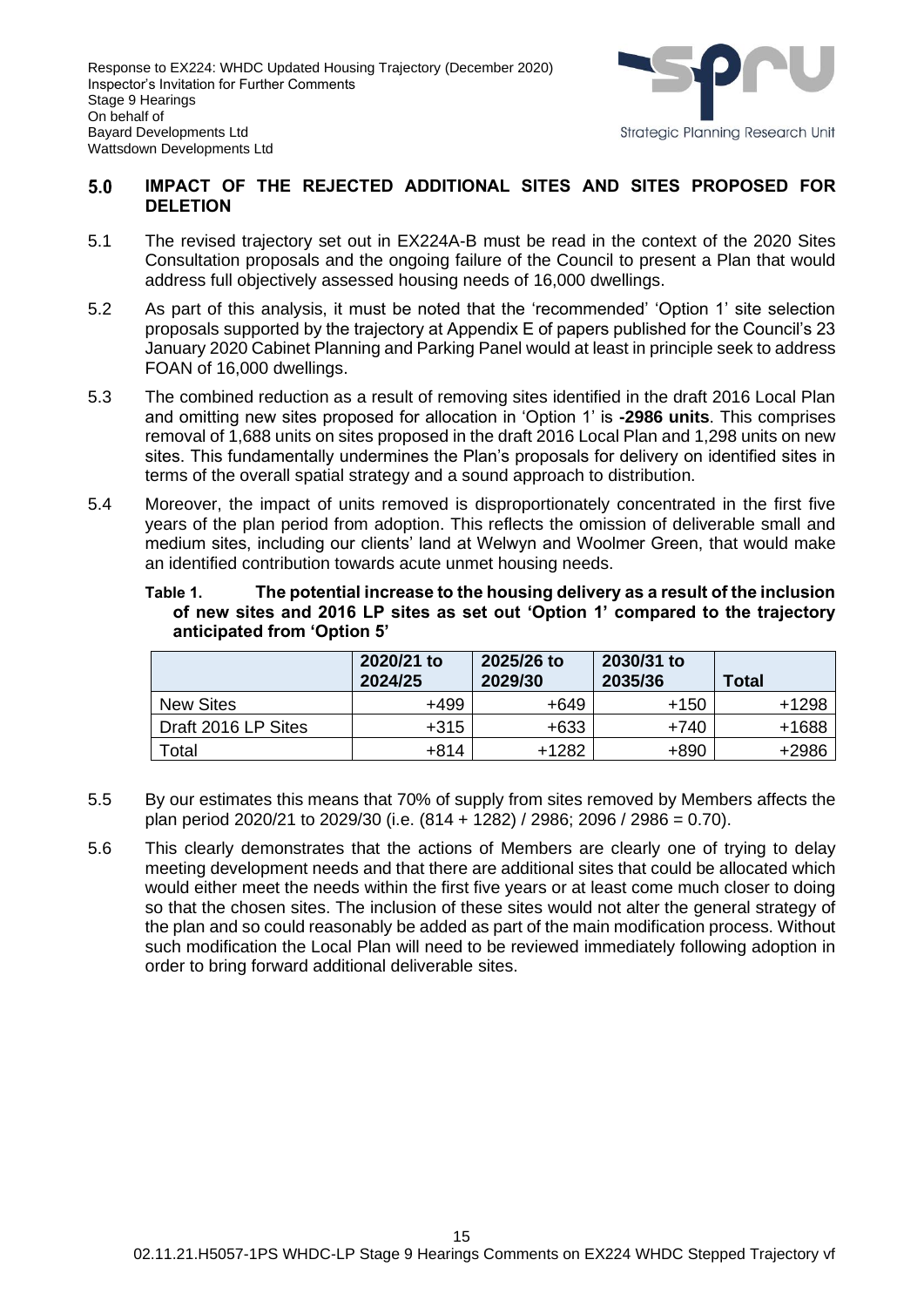Response to EX224: WHDC Updated Housing Trajectory (December 2020) Inspector's Invitation for Further Comments Stage 9 Hearings On behalf of Bayard Developments Ltd Wattsdown Developments Ltd